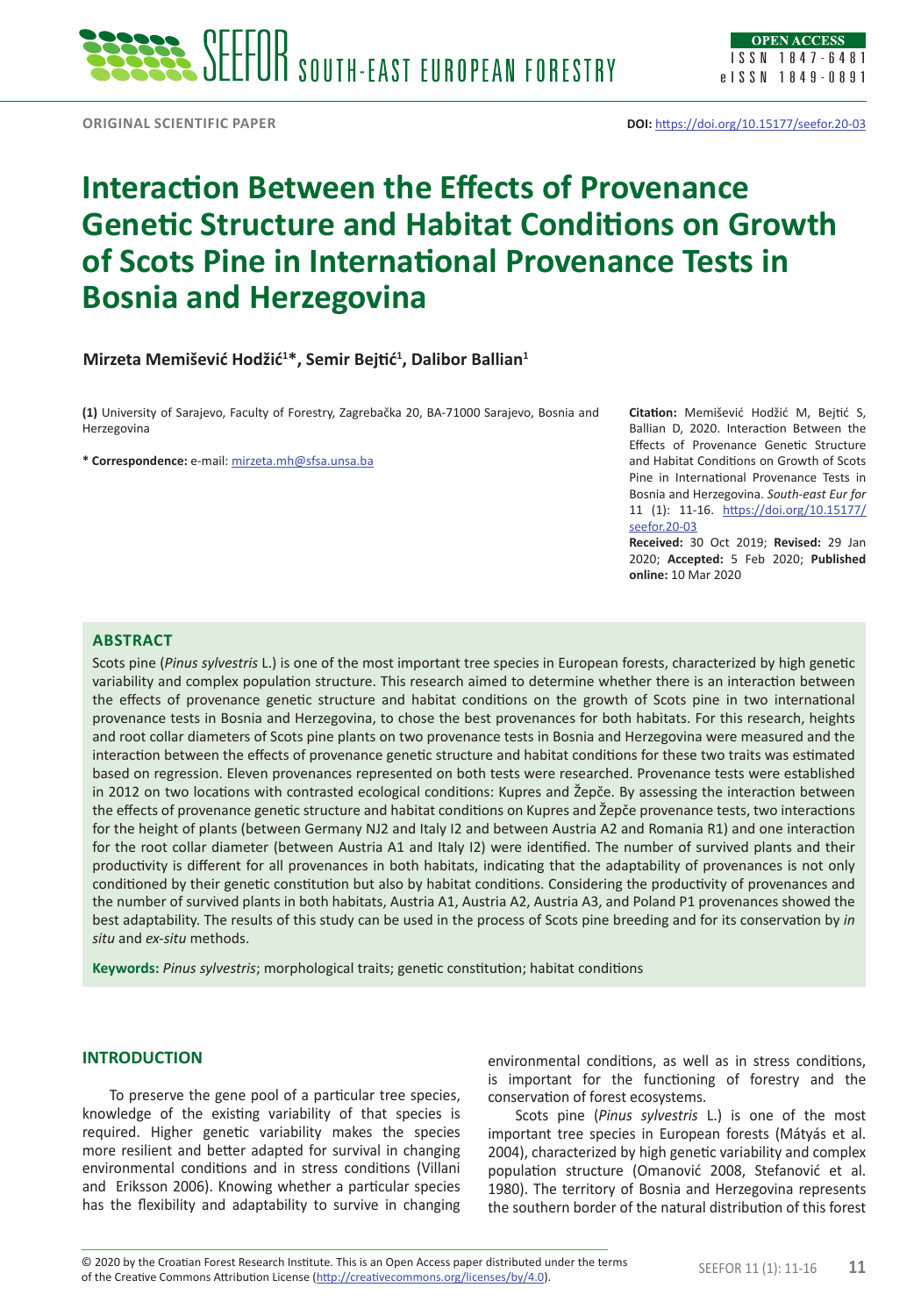tree species. Provenance tests in Bosnia and Herzegovina, therefore, represent an opportunity to determine the adaptability and variability of different provenances of Scots pine from all over Europe, at the southern border of its natural distribution.

There have not been many studies on the interactions between effects of provenance genetic structure and habitat conditions on Scots pine. Some authors researched morphological traits of Scots pine plants in international provenance tests in Poland (Barzdajn et al. 2016), Spain (Alía et al. 2001), Turkey (Gülcü and Bilir 2017) and in Bosnia and Herzegovina (Ballian et al. 2009, Cvjetković et al. 2014). Taeger et al. (2013) researched the impact of climate and drought events on the growth of Scots pine (*Pinus sylvestris* L.) provenances in an international provenance test which also contained a provenance from Bosnia and Herzegovina. For researching the variability and adaptability of Scots pine, two international provenance tests of Scots pine were established in Bosnia and Herzegovina in 2012. Two experimental plots have contrasted ecological conditions, and they are suitable for studying interactions between provenances and habitats.

The study aims to determine whether there is an interaction between the effects of provenance genetic structure and habitat conditions on the growth of Scots pine in international provenance tests in Bosnia and Herzegovina on Kupres and Žepče test plots.

#### **MATERIAL AND METHODS**

For this research, the height and root collar diameter of eight-year-old Scots pine plants were measured in two international provenance tests in Bosnia and Herzegovina (Table 1). The height of the plants was measured in centimeters, with a precision of one centimeter, using a wooden lath, 2.50 m long. The root collar diameter was measured using a digital caliper, with the accuracy of 0.1 mm.

Based on the measured morphological traits, the values of regression coefficients were calculated, as well as the function *y*, which shows the interaction between the effects of provenance genetic structure and habitat conditions. For calculation, the following formulas (Equations 1, 2, 3) were used:

$$
b_1 = \frac{\sum x y - \frac{\sum x \sum y}{N}}{\sum x^2 - \frac{\sum x^2}{N}}
$$
(1)

$$
b_0 = \frac{\sum y - b_1 \sum x}{N}
$$
 (2)

$$
y = b_0 + b_1 x \tag{3}
$$

where in:  $b_1$ ,  $b_0$  – regression factors;  $\Sigma x$  – the sum of 42 values for a particular trait (height of plants or root collar diameter) for the *i*-th provenance on Kupres plot; ∑*y* – the sum of 42 values for a particular trait (height of plants or root collar diameter) for the *i*-th provenance on Žepče plot; ∑*x*<sup>2</sup> – the sum of 42 square values for a particular trait (height of plants or root collar diameter) for the *i*-th provenance on Kupres plot; ∑*xy* – the sum of 42 values of multiplication of a particular trait (height of plants or root collar diameter) for the *i*-th provenance on Kupres plot and the *i*-th provenance on Žepče plot; *N* – the total number of values for a given property.For calculation 42 data per provenance were selected, while this was the smallest number of data in some of the studied provenances (Italy I2 and Italy I3 in Žepče plot). For calculation Microsoft Excel 2010 was used.

In graphical representations, the abscissa presents habitats, Kupres and Žepče, and the average values of a particular trait for all provenances. The ordinate contains the values of the function *y* for a given property. For plant height, habitats are presented as: Kupres = 1.81 m, and Žepče = 2.95 m. For root collar diameter, habitats are presented as: Kupres =5.16 cm, and Žepče =6.8 cm. On the abscissa, a randomly chosen third value was used, which is higher than the values representing the habitats, for better interpretation of the results.

On the graphical illustration of the values obtained, an interaction exists if a particular provenance (A) has a higher

**Table 1.** List of investigated provenances on Kupres and Žepče plots.

| Country                | Provenance<br>label | Locality                            | Latitude  | Longitude |
|------------------------|---------------------|-------------------------------------|-----------|-----------|
| Austria                | A1                  | Kobersdorf/Lackenbach               | 47°53'12" | 15°31'39" |
| Austria                | A <sub>2</sub>      | Pannholtz, Burgenland               | 47°07'14" | 15°17'14" |
| Austria                | A <sub>3</sub>      | Hochwolkersdorf Stift Reicheresberg | 47°13'49" | 11°26'12" |
| Bosnia and Herzegovina | <b>B1</b>           | Bugojno                             | 44°03'00" | 17°27'00" |
| Italy                  | 1                   | Ca Del Lupo                         | 43°18'90" | 13°27'89" |
| Italy                  | 12                  | Fenestrelle (TO)                    | 45°01'47" | 7°03'38"  |
| Italy                  | 3                   | Piani - Valda (TN)                  | 46°13'00" | 11°16'00" |
| Germany                | NJ2                 | Trippstadt                          | 49°21'35" | 7°46'29"  |
| Poland                 | <b>P1</b>           | Raciane - Nida                      | 53°37'00" | 21°29'00" |
| Romania                | R1                  | Sacueni                             | 47°21'9"  | 22°5'29"  |
| Slovakia               | SL <sub>1</sub>     | Hanušovce                           | 49°01'35" | 21°30'01" |

[https://www.seefor.eu](http://www.seefor.eu)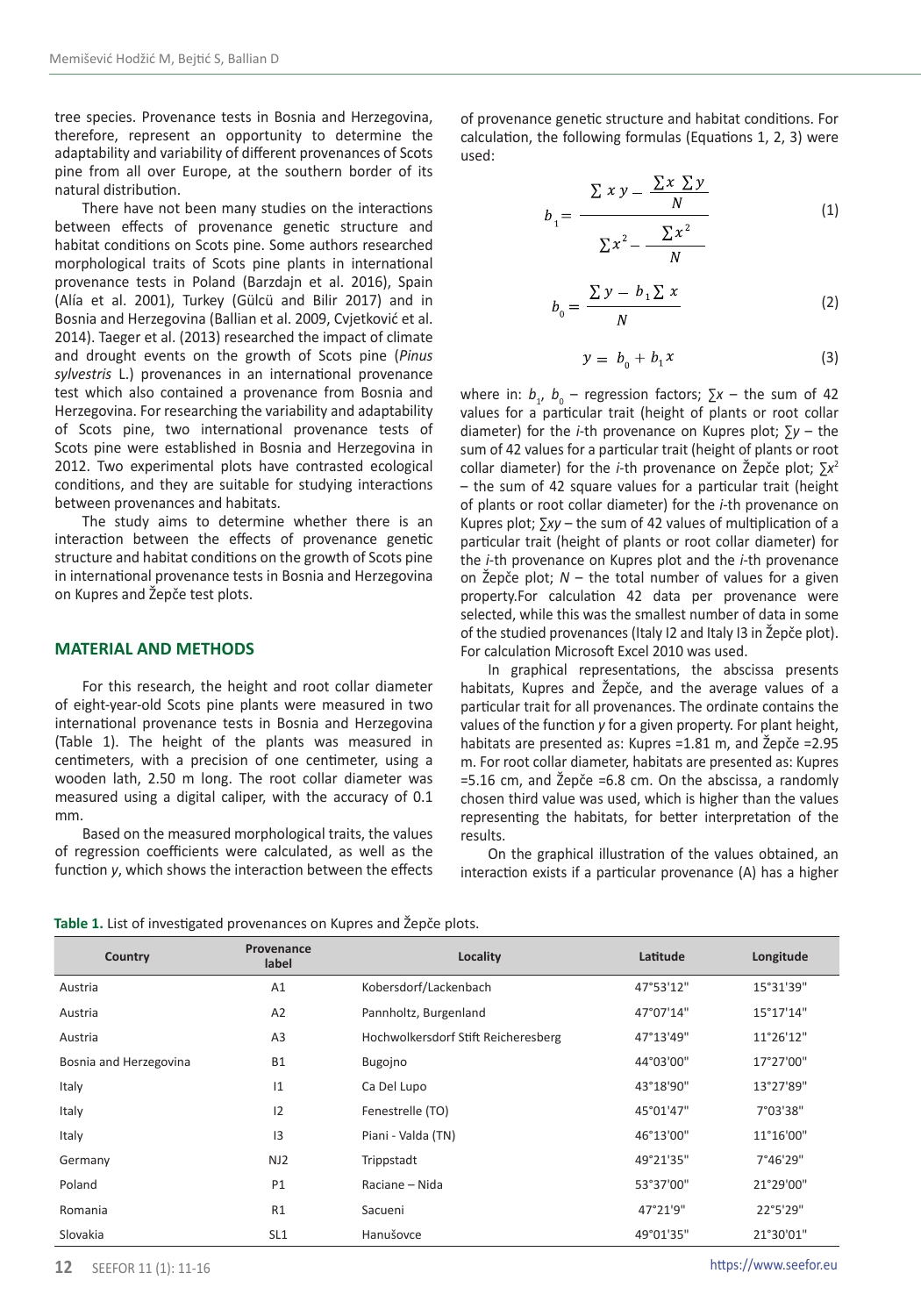| Norway<br>(N1)                    | Italy<br>(I3)    | Romania<br>(R1)                   |                  |                                   |                 |                   |                  |                                   |
|-----------------------------------|------------------|-----------------------------------|------------------|-----------------------------------|-----------------|-------------------|------------------|-----------------------------------|
| Poland<br>(P1)                    | Austria<br>(A1)  | Austria<br>(A2)                   | Austria<br>(A3)  | Bosnia and<br>Herzegovina<br>(B1) | Ukraine<br>(U1) | Slovakia<br>(SL1) | Romania<br>(R1)  | Norway<br>(N1)                    |
| Slovakia<br>(SL1)                 | Norway<br>(N2)   | Germany<br>(NJ1)                  | Germany<br>(NJ2) | Poland<br>(P1)                    | Italy<br>(11)   | Italy<br>(I2)     | Italy<br>(13)    | Austria<br>(A3)                   |
| Norway<br>(N1)                    | Austria<br>(A3)  | Bosnia and<br>Herzegovina<br>(B1) | Ukraine<br>(U1)  | Slovakia<br>(SL1)                 | Romania<br>(R1) | Norway<br>(N1)    | Norway<br>(N2)   | Germany<br>(NJ1)                  |
| Austria<br>(A1)                   | Germany<br>(NJ2) | Poland<br>(P1)                    | Italy<br>(11)    | Italy<br>(12)                     | Italy<br>(I3)   | Italy<br>(11)     | Austria<br>(A1)  | Austria<br>(A2)                   |
| Norway<br>(N2)                    | Ukraine<br>(U1)  | Slovakia<br>(SL1)                 | Romania<br>(R1)  |                                   |                 | Germany<br>(NJ1)  | Germany<br>(NJ2) | Poland<br>(P1)                    |
| Bosnia and<br>Herzegovina<br>(B1) | Italy<br>(11)    | Italy<br>(I2)                     | Italy<br>(I3)    |                                   |                 | Austria<br>(A2)   | Austria<br>(A3)  | Bosnia and<br>Herzegovina<br>(B1) |
| Austria<br>(A3)                   | Romania<br>(R1)  | Norway<br>(N1)                    | Norway<br>(N2)   | Germany<br>(NJ1)                  |                 |                   | Italy<br>(11)    | Italy<br>(I2)                     |
| Germany<br>(NJ2)                  | Italy<br>(I3)    | Austria<br>(A2)                   | Austria<br>(A1)  | Italy<br>(I2)                     |                 |                   | Ukraine<br>(U1)  | Slovakia<br>(SL1)                 |
| Ukraine<br>(U1)                   | Norway<br>(N2)   | Germany<br>(NJ1)                  | Germany<br>(NJ2) | Poland<br>(P1)                    |                 |                   |                  |                                   |
| Bosnia and<br>Herzegovina<br>(B1) | Austria<br>(A1)  | Austria<br>(A2)                   |                  |                                   |                 |                   |                  |                                   |

Figure 1. Scheme of provenance arrangement on Kupres provenance test (provenances repeating in both localities are painted in grey).

value for an addressed trait than a provenance (B) in one habitat and lower in another habitat. Provenance tests were established in Kupres and Žepče, both in 2012 by planting two-year-old seedlings grown from seed material collected in nine different countries. Kupres provenance test contains 15 different provenances of Scots pine, and Žepče 14 different provenances. In this research, the plants of 11 provenances mutual for both provenance tests were measuered.

In Kupres provenance test each provenance was represented with 36 seedlings in five repetitions per randomized scheme (Figure 1). Kupres provenance test is located at 1140 m a.s.l., on terrain characterized by sinkholes and numerous hills and valleys. The geological substrate is mainly limestone and dolomite, and the type of soil is calcocambisol or brown soil on limestone and dolomite. According to the classification of climate types in Bosnia and Herzegovina (Milosavljević 1973), this area belongs to the mountain climate, with short summers and long, cold, and very snowy winters. The mean annual air temperature is 6.2°C. The minimum temperature was measured in January (-26.8°C) and the maximum in September (34.9°C). The annual average of registered frosts is 155 days. The average annual precipitation is 1221 mm, and its distribution by season varies slightly. Winds are numerous and often hard, therefore in winters they make big snowdrifts.

In Žepče provenance test each provenance was represented with 25 seedlings in four repetitions per randomized scheme (Figure 2). Žepče provenance test is located at 600 m in the belt of oak and beech forests. The soil type is deep acid brown soil (dystric cambisol). The climate in this area is temperate continental climate, with

| Italy<br>(12)                     | Romania<br>(R1)                   | Italy<br>(I1)                     |                                   |                   |
|-----------------------------------|-----------------------------------|-----------------------------------|-----------------------------------|-------------------|
| Norway                            | Germany                           | Germany                           | Poland                            |                   |
| (N2)                              | (NJ1)                             | (NJ2)                             | (P1)                              |                   |
| Bosnia and<br>Herzegovina<br>(B1) | Ukraine<br>(U1)                   | Slovakia<br>(SL1)                 |                                   | Norway<br>(N1)    |
| Italy                             | Italy                             | Austria                           | Austria                           | Austria           |
| (11)                              | (I2)                              | (A1)                              | (A2)                              | (A3)              |
| Norway                            | Norway                            | Germany-                          | Germany                           | Poland            |
| (N1)                              | (N2)                              | (NJ1)                             | (NJ2)                             | (P1)              |
| Austria<br>(A3)                   | Bosnia and<br>Herzegovina<br>(B1) | Ukraine-<br>(U1)                  | Slovakia<br>(SL1)                 | Romania<br>(R1)   |
| Poland                            | Italy                             | Italy                             | Austria                           | Austria           |
| (P1)                              | (11)                              | (I2)                              | (A1)                              | (A2)              |
| Romania                           | Norway                            | Norway                            | Germany                           | Germany           |
| (R1)                              | (N1)                              | (N2)                              | (NJ1)                             | (NJ2)             |
| Austria<br>(A2)                   | Austria<br>(A3)                   | Bosnia and<br>Herzegovina<br>(B1) | Ukraine<br>(U1)                   | Slovakia<br>(SL1) |
| Germany                           | Poland                            | Italy                             | Italy                             | Austria           |
| (NJ2)                             | (P1)                              | (I1)                              | (I2)                              | (A1)              |
| Slovakia                          | Romania                           | Norway                            | Norway                            | Germany           |
| (SL1)                             | (R1)                              | (N1)                              | (N2)                              | (NJ1)             |
| Austria<br>(A1)                   | Austria<br>(A2)                   | Austria<br>(A3)                   | Bosnia and<br>Herzegovina<br>(B1) | Ukraine<br>(U1)   |

**Figure 2.** Scheme of provenance arrangement on Žepče provenance test (provenances repeating in both localities are painted in grey).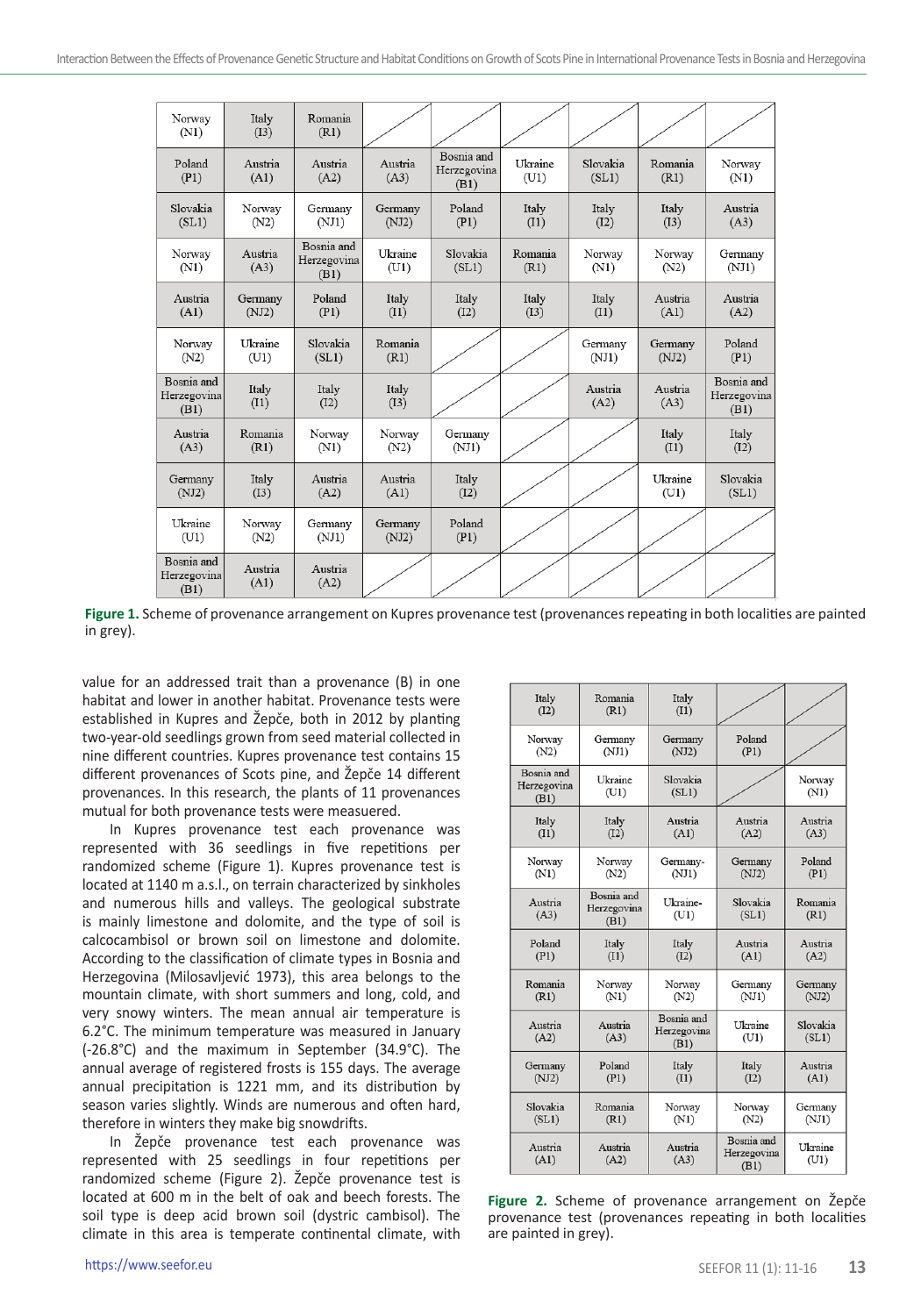warm summers and harsh winters. The average annual air temperature is 10.7°C. The minimum temperature was measured in January (-27.5°C) and the maximum in August (39.5°C). The annual average of registered frosts is 85 days. The average annual precipitation is 1040 mm. Winds are frequent and moderate with occasional higher intensity, which blows downstream in the Bosna River Valley (Strategija razvoja općine Žepče 2011-2018, 2011).

## **RESULTS**

## **Assessment of the Interaction Between Provenance and Habitat for Plant Height**

According to the above formulas, the regression coefficients and functions for the height trait were calculated. Based on the calculated coefficients and functions, graphical illustrations were made to evaluate the interaction between provenance and habitat. The values of regression coefficients and functions for the height trait are shown in Table 2.

Based on the graphical representation, there were two interactions for the plant height trait. The first interaction was present between Austria A2 and Romania R1 provenances, and the second between Italy I2 and Germany NJ2. These interactions are shown in Figures 3 and 4.

Figure 3 shows the presence of interaction between provenance and habitat for two provenances, Italy I2 and Germany NJ2. Germany NJ2 provenance had a lower average plant height at Kupres habitat at the younger age of plants and a higher average plant height at Žepče habitat at the older age of plants than Italy I2 provenance. The average plant height (at *x*=1.81) for Germany NJ2 provenance at Kupres was 3.14 meters and for Italy I2 3.17 meters. The average plant height (at *x*=5) for Germany NJ2 provenance in Žepče was 3.25 meters, and for Italy I2 provenance 3.22 meters. The difference in average heights for both habitats is small, but it tends to increase with the increase of the average plant height for habitat, in favor of Germany NJ2 provenance.

Figure 4 shows the presence of interaction between provenance and habitat for two provenances, Austria A2 and



**Figure 3.** Graphic representation of the regression-based interaction between provenance and habitat for Italy I2 and Germany NJ2 provenances for plant height.



**Figure 4.** Graphic representation of the regression-based interaction between provenance and habitat for Austria A2 and Romania R1 provenances for plant height.

Romania R1. Romania R1 provenance had a lower average plant height at Kupres habitat at the younger age of plants and a higher average plant height at Žepče habitat at the older age of plants than Austria A2 provenance. According to this model, interaction occurs only after the value of the average plant height that defines the habitat in Žepče.

| Table 2. Calculated values of regression coefficients and functions for plant height trait. |  |  |  |  |  |
|---------------------------------------------------------------------------------------------|--|--|--|--|--|
|---------------------------------------------------------------------------------------------|--|--|--|--|--|

| Provenance                  | $b_{1}$    | $b_{0}$    | y for $x = 1.81$ | y for $x = 2.95$ | y for $x = 5$ |
|-----------------------------|------------|------------|------------------|------------------|---------------|
| Austria (A1)                | 0.02776439 | 2.85068744 | 2.900940995      | 2.9325924        | 2.98950941    |
| Austria (A2)                | 0.03012942 | 2.93694612 | 2.99148036       | 3.02582789       | 3.05746378    |
| Austria (A3)                | 0.07066015 | 1.99509814 | 2.12299301       | 2.20354558       | 2.34839889    |
| Bosnia and Herzegovina (B1) | 0.04155722 | 2.58955596 | 2.664774525      | 2.71214975       | 2.79734205    |
| Italy $(11)$                | 0.02160781 | 3.26277421 | 3.301884355      | 3.32651726       | 3.37081328    |
| Italy (I2)                  | 0.0252712  | 3.12231243 | 3.168053293      | 3.19686246       | 3.22339722    |
| Italy $(13)$                | 0.03968585 | 2.73426401 | 2.806095409      | 2.85133728       | 2.93269328    |
| Germany (NJ2)               | 0.04484098 | 3.06656431 | 3.147726472      | 3.19884518       | 3.24592821    |
| Poland (P1)                 | 0.02146884 | 3.6713284  | 3.710186997      | 3.73466147       | 3.7786726     |
| Romania (R1)                | 0.0679466  | 2.80298103 | 2.92596438       | 3.00342351       | 3.07476744    |
| Slovakia (SL1)              | 0.06385915 | 2.06632021 | 2.181905261      | 2.25470469       | 2.38561593    |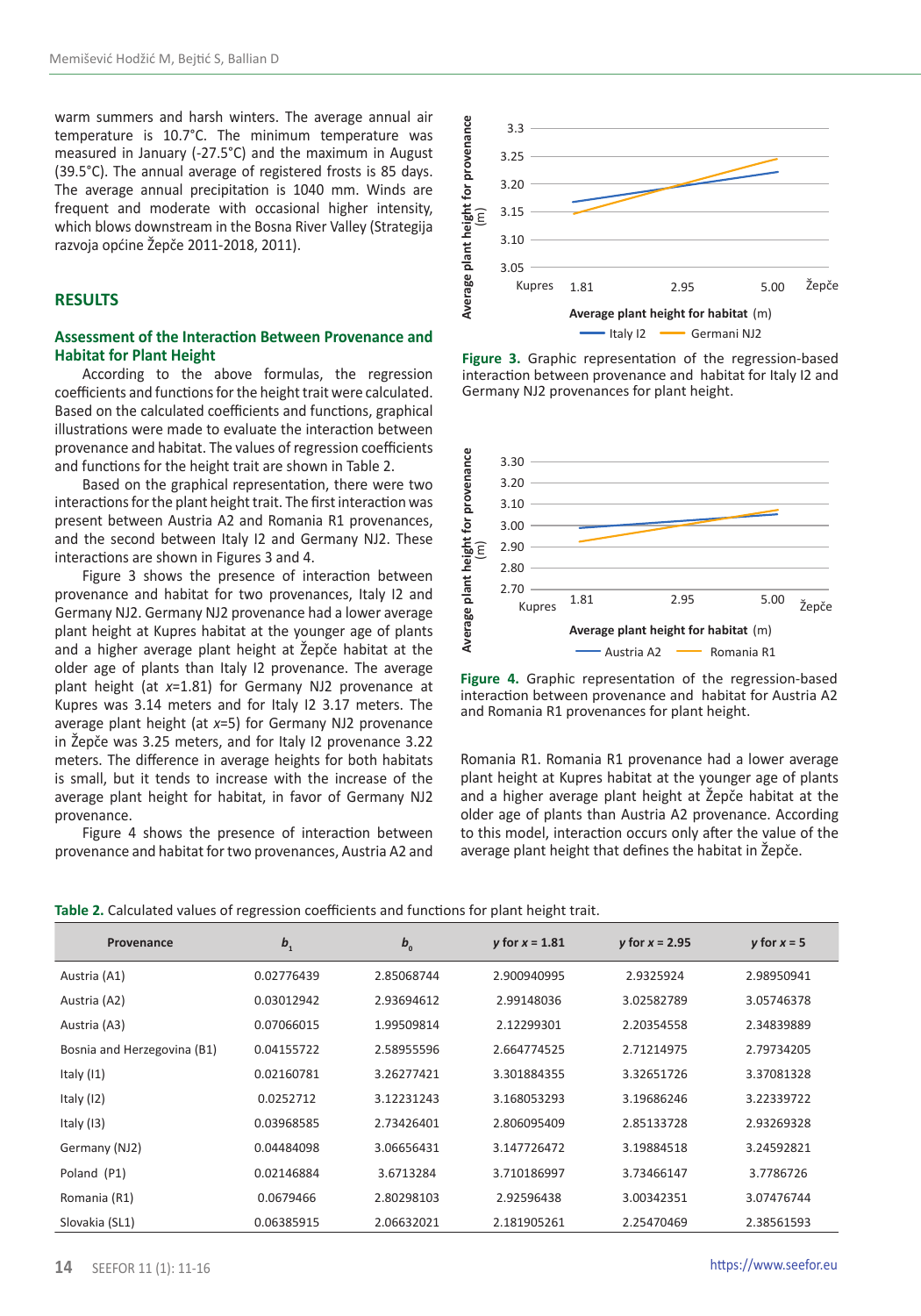## **Assessment of the Interaction Between Provenance and Habitat for Root Collar Diameter**

The values of regression coefficients and functions for the height trait are shown in Table 3.

Based on the graphical representation (Figure 5), there was one interaction for root collar diameter, between Austria A1 and Italy I2 provenances.

Figure 5 shows the interaction between provenance and habitat for two provenances, Austria A1 and Italy I2. Austria A1 provenance had a lower average root collar diameter at the younger age of trees at Kupres habitat than Italy I2 provenance, and a higher average root collar diameter at the older age at Žepče habitat. The average root collar diameter (at  $x=5.16$ ) for Italy I2 provenance on Kupres was 7.37 cm, and for Austria A1 provenance was 7.42 cm. In Žepče, (at *x*=10) the average value of root collar diameter for Italy I2 provenance was 7.48 cm and for Austria A1 provenance 7.47 cm. The difference in average root-neck diameter for both habitats is small, but tends to increase sharply with the increase of average root collar diameter for habitat. According to this model, the difference in the future will be higher in favor of Italy I2 provenance.



**Figure 5**. Graphic representation of the regression-based interaction between provenance and habitat for Austria A1 and Italy I2 provenances for root collar diameter.

#### **DISCUSSION**

Scots pine has been the subject of numerous morphological (Stefanović et al. 1980, Alía et al. 2001, Ballian et al. 2009, 2019, Cvjetković et al. 2014, Bardzajn et al. 2016, Ballian and Šito 2017, Gülcü and Bilir 2017) and genetic (Giertych and Mátyás 1991, Giertych and Oleksyn 1992) studies in Europe, and there is a need to continue research in the future.

Ballian et al. (2009) measured the diameter and height of the plants in 2007 and calculated basal area and volume of plants in one of the provenance tests of Scots pine in Bosnia and Herzegovina. The test was conducted in the Sokolac area in 1989 and contained 13 provenances from Bosnia and Herzegovina. The provenance geographically closest to the provenance test showed the best results of productivity. Cvjetković et al. (2014) measured and calculated the same characteristics at the same plot in 2011. The results confirmed the existence of significant differences within and among provenances, and the provenance geographically closest to the provenance test showed the best results.

Alía et al. (2001) researched 16 Spanish and 6 German provenances of Scots pine (*Pinus sylvestris* L.) in a provenance test in Spain. Based on data for total height, diameter, number of twigs at the fourth year whorl and survival, provenance by site interaction was very significant (*P*<0.01) for most traits.

Gülcü and Bilir (2017) researched tree height, diameter, and survival in a thirteen-year-old Scots pine provenance test established by 30 provenances at two sites in the southern part of Turkey. They found statistically significant differences within and among provenances for the researched traits. There were no statistically significant differences between the two sites, but provenance by site interaction was significant (2<0.05).

In this research, the interaction between the effects of provenance genetic structure and habitat conditions for specific provenances was found for both of the reseached traits. The results of this research can be used to choose

| Table 3. Calculated values of regression coefficients and functions for root collar diameter. |  |  |  |  |  |  |
|-----------------------------------------------------------------------------------------------|--|--|--|--|--|--|
|-----------------------------------------------------------------------------------------------|--|--|--|--|--|--|

| Provenance                  | $b_{1}$    | $b_{0}$    | y for $x = 5,16$ | y for $x = 6.8$ | y for $x = 10$ |
|-----------------------------|------------|------------|------------------|-----------------|----------------|
| Austria (A1)                | 0.03496646 | 7.23568911 | 7.416116031      | 7.473461022     | 7.585353685    |
| Austria (A2)                | 0.04148542 | 7.26240919 | 7.476473951      | 7.544510039     | 7.67726338     |
| Austria (A3)                | 0.03767584 | 7.43688189 | 7.631289236      | 7.693077618     | 7.813640315    |
| Bosnia and Herzegovina (B1) | 0.06797794 | 5.85622663 | 6.206992804      | 6.318476628     | 6.536006041    |
| Italy $(11)$                | 0.06719365 | 6.65885583 | 7.005575041      | 7.115772621     | 7.330792288    |
| Italy $(12)$                | 0.06356439 | 7.04330153 | 7.371293798      | 7.475539402     | 7.678945458    |
| Italy $(13)$                | 0.06261167 | 6.30900923 | 6.632085461      | 6.734768605     | 6.88503662     |
| Germany (NJ2)               | 0.04142208 | 7.29074702 | 7.504484967      | 7.572417183     | 7.704967849    |
| Poland (P1)                 | 0.02845056 | 8.41517287 | 8.561977741      | 8.608636654     | 8.699678435    |
| Romania (R1)                | 0.05813623 | 6.31108847 | 6.6110714        | 6.706414812     | 6.892450738    |
| Slovakia (SL1)              | 0.07538601 | 4.8690195  | 5.258011332      | 5.381644394     | 5.622879637    |